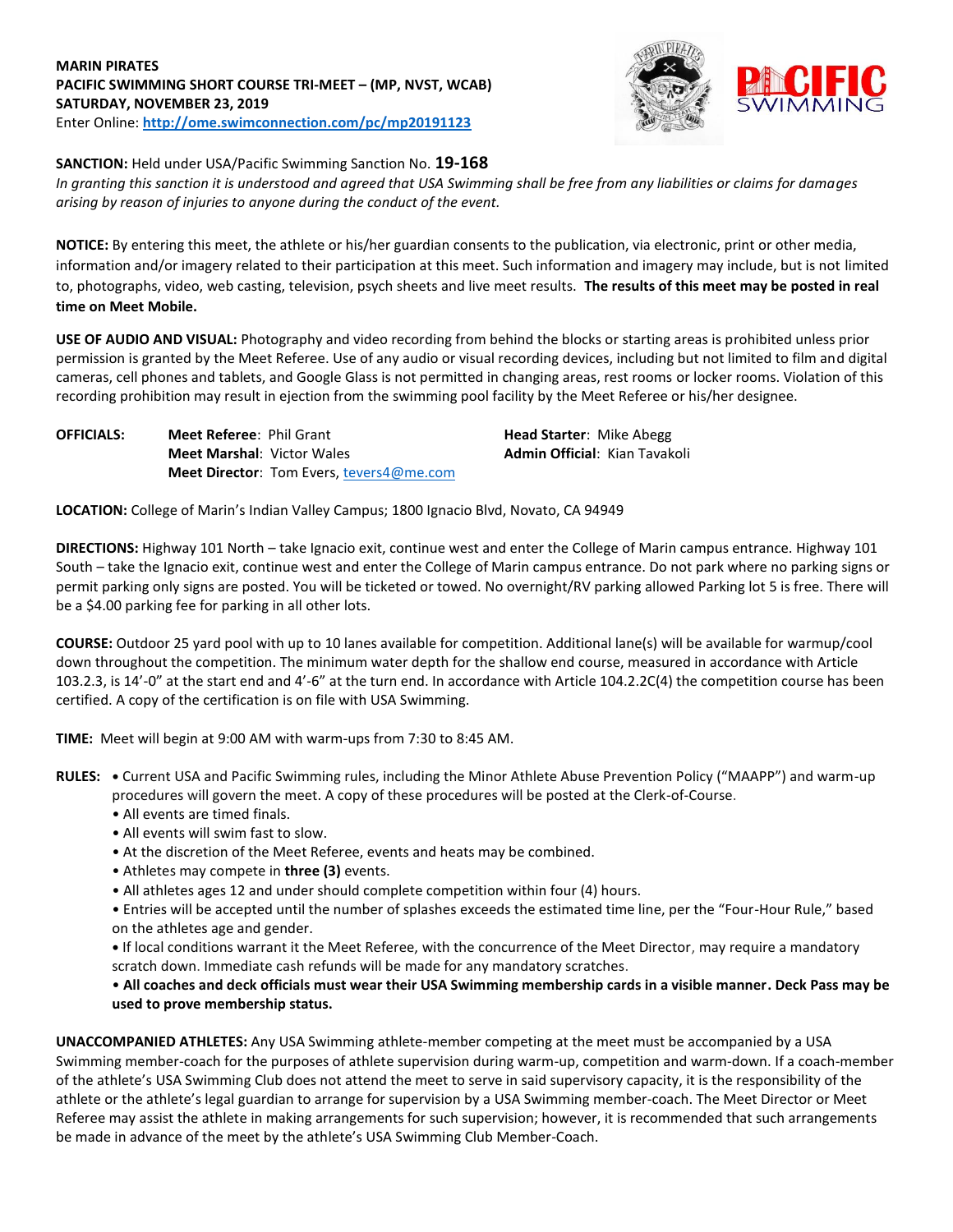**RACING STARTS:** Athletes must be certified by a USA Swimming member-coach as being proficient in performing a racing start, or must start the race in the water. It is the responsibility of the athlete or the athlete's legal guardian to ensure compliance with this requirement.

**RESTRICTIONS:** • Smoking and the use of other tobacco products is prohibited on the pool deck, in the locker rooms, in spectator

- seating, on standing areas and in all areas used by athletes, during the meet and during warm-up periods.
- Sale and use of alcoholic beverages is prohibited in all areas of the meet venue.
- No glass containers are allowed in the meet venue.
- No propane heater is permitted except for snack bar/meet operations.
- All shelters must be properly secured.
- Deck Changes are prohibited.

• Destructive devices, to include but not limited to, explosive devices and equipment, firearms (open or concealed), blades, knives, mace, stun guns and blunt objects are strictly prohibited in the swimming facility and its surrounding areas. If observed, the Meet Referee or his/her designee may ask that these devices be stored safely away from the public or removed from the facility. Noncompliance may result in the reporting to law enforcement authorities and ejection from the facility. Law enforcement officers (LEO) are exempt per applicable laws.

 Operation of a drone, or any other flying apparatus, is prohibited over the venue (pools, athlete/coach areas, spectator areas and open ceiling locker rooms) any time athletes, coaches, officials and/or spectators are present.

**ELIGIBILITY:** • Athletes must be current members of USA Swimming and enter their name and registration number on the meet entry card as they are shown on their Registration Card. If this is not done, it may be difficult to match the athlete with the registration and times database. The meet host will check all athlete registrations against the SWIMS database and if not found to be registered, the Meet Director shall accept the registration at the meet (a \$10 surcharge will be added to the regular registration fee). Duplicate registrations will be refunded by mail.

• Meet is open to all qualified athletes registered with **MP, NVST, or WCAB**. Athletes who are unattached, but participating with MP, NVST, or WCAB are eligible to enter the meet.

• Entries with **"NO TIME" will be accepted.**

- Entry times submitted for this meet may be checked against a computer database and may be changed in accordance with Pacific Swimming Entry Time Verification Procedures.
- Disabled athletes are welcome to attend this meet and should contact the Meet Director or Meet Referee regarding any special accommodations on entry times and seeding per Pacific Swimming policy.
- The athlete's age will be the age of the athlete on the first day of the meet.

**ENTRY FEES:** \$4.00 per individual event plus \$8.00 per athlete participation fee. Entries will be rejected if payment is not sent at time of request.

**ONLINE ENTRIES:** To enter online go to **http://ome.swimconnection.com/pc/mp20191123** to receive an immediate entry confirmation this method requires payment by credit card. Swim Connection LLC charges a processing fee for this service, equal to \$1 per athlete plus 5% of the total Entry Fees. Please note that the processing fee is a separate fee from the Entry Fees. If you do not wish to pay the processing fee, enter the meet using a mail entry. **Entering online is a convenience, is completely voluntary, and is in no way required or expected of an athlete by Pacific Swimming.** Online entries will be accepted through **Sunday, November 17, 2019.** 

**MAILED OR HAND DELIVERED ENTRIES:** Entries must be on the attached consolidated entry form. Forms must be filled out completely and printed clearly with athletes best time. Entries must be entered using the current Pacific Swimming procedure and postmarked by midnight, **Friday, November 15, 2019**, or hand delivered by 6:30 p.m. on **Sunday, November 17, 2019.** No late entries will be accepted. No refunds will be made, except mandatory scratch downs. Requests for confirmation of receipt of entries should include a self-addressed envelope.

**Make check payable to:** Marin Pirates

**Mail or Hand-deliver entries to:** Todd Krohn, 6 Easton Court, Orinda, CA 94563

**CHECK-IN:** This meet will be pre-seeded. Athletes will not be required to check in.

**SCRATCHES: Coaches -** Any scratches for the meet must be emailed t[o coachtoddkrohn@gmail.com](mailto:coachtoddkrohn@gmail.com) by 12:00 p.m. on Friday, November 22.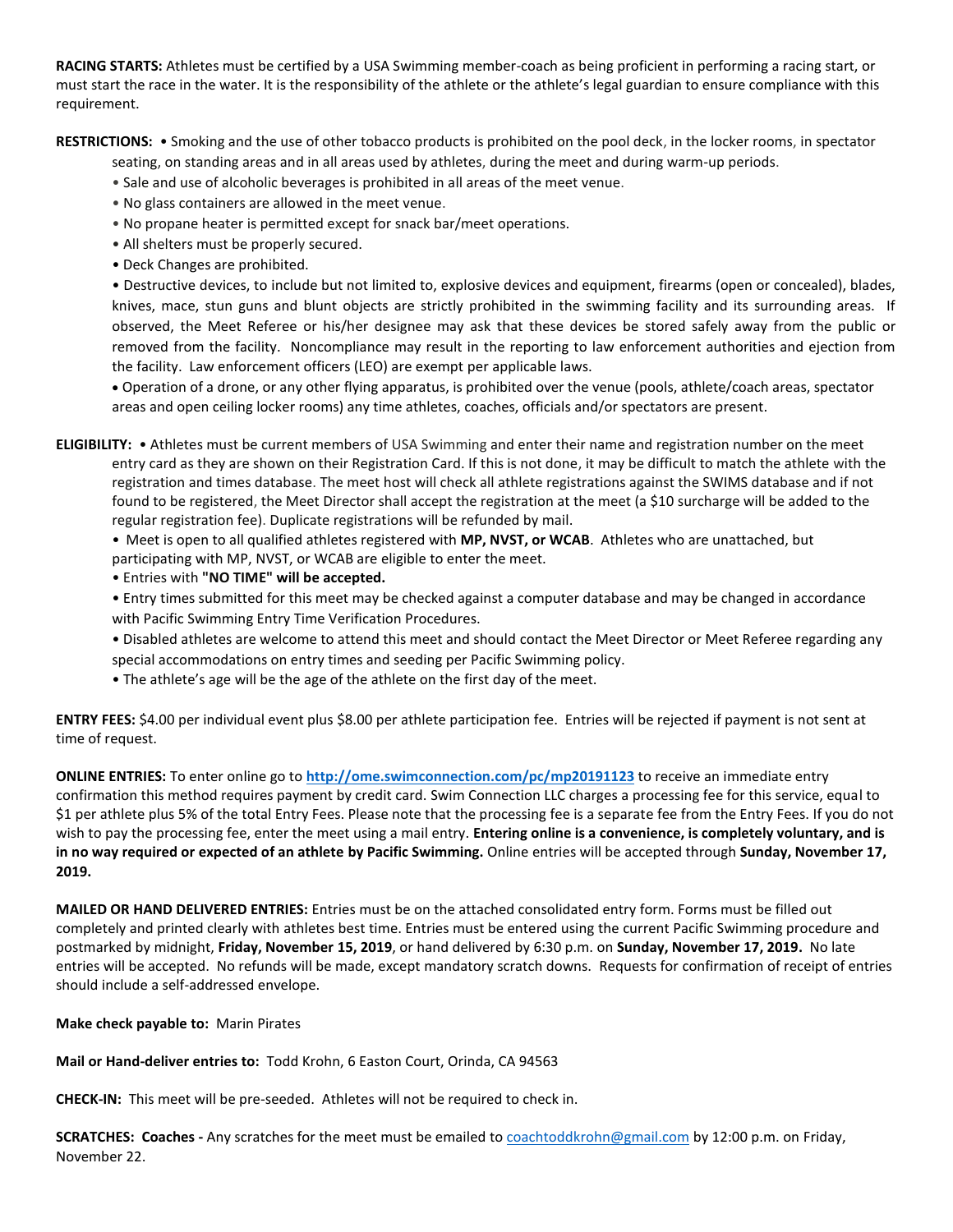#### **AWARDS:** None.

### **ADMISSION:** Free.

**SNACK BAR & HOSPITALITY:** Light hospitality for timers. Full hospitality for coaches and officials. Lunches will be provided for coaches and working officials. There will not be a snack bar.

**MISCELLANEOUS:** No overnight parking is allowed. Facilities will not be provided after meet hours.

**MINIMUM OFFICIALS:** At least seven days prior to the start of the meet, meet management (Meet Director and/or Meet Referee) shall contact a representative from each club participating in the meet, and provide a preliminary inventory of the officials that club is required to provide for each session. Each club shall, by the start of the meet, provide to the Meet Director or designee a list of Officials who have agreed to represent that club during each session of the meet.

At the meet, meet management shall conduct an inventory of officials, and shall compare the number of athletes entered in each session by each club with the number of officials present representing each club. If meet management certifies that a club has not provided sufficient officials for any session of the meet in accordance with the table below, excluding finals in a prelims and finals meet, the club shall be fined \$100 per missing official per session of the meet.

| Club athletes entered in session | <b>Trained and carded officials required</b> |  |  |
|----------------------------------|----------------------------------------------|--|--|
| $1 - 10$                         |                                              |  |  |
| $11 - 25$                        |                                              |  |  |
| 26-50                            |                                              |  |  |
| 51-75                            |                                              |  |  |
| 76-100                           |                                              |  |  |
| 100 or more                      |                                              |  |  |

\*Zone 3 shall include assigned and working Colorado, Intermediary/ Chief Timing Judge, and Computer operator in the count of officials for a session although these positions are not carded. Zone 3 shall accept un-carded Trainees in the count of officials for up to two sessions. Clubs may use officials "borrowed" from other clubs, or unattached officials at the meet who agree, to fulfill their obligation under the rule.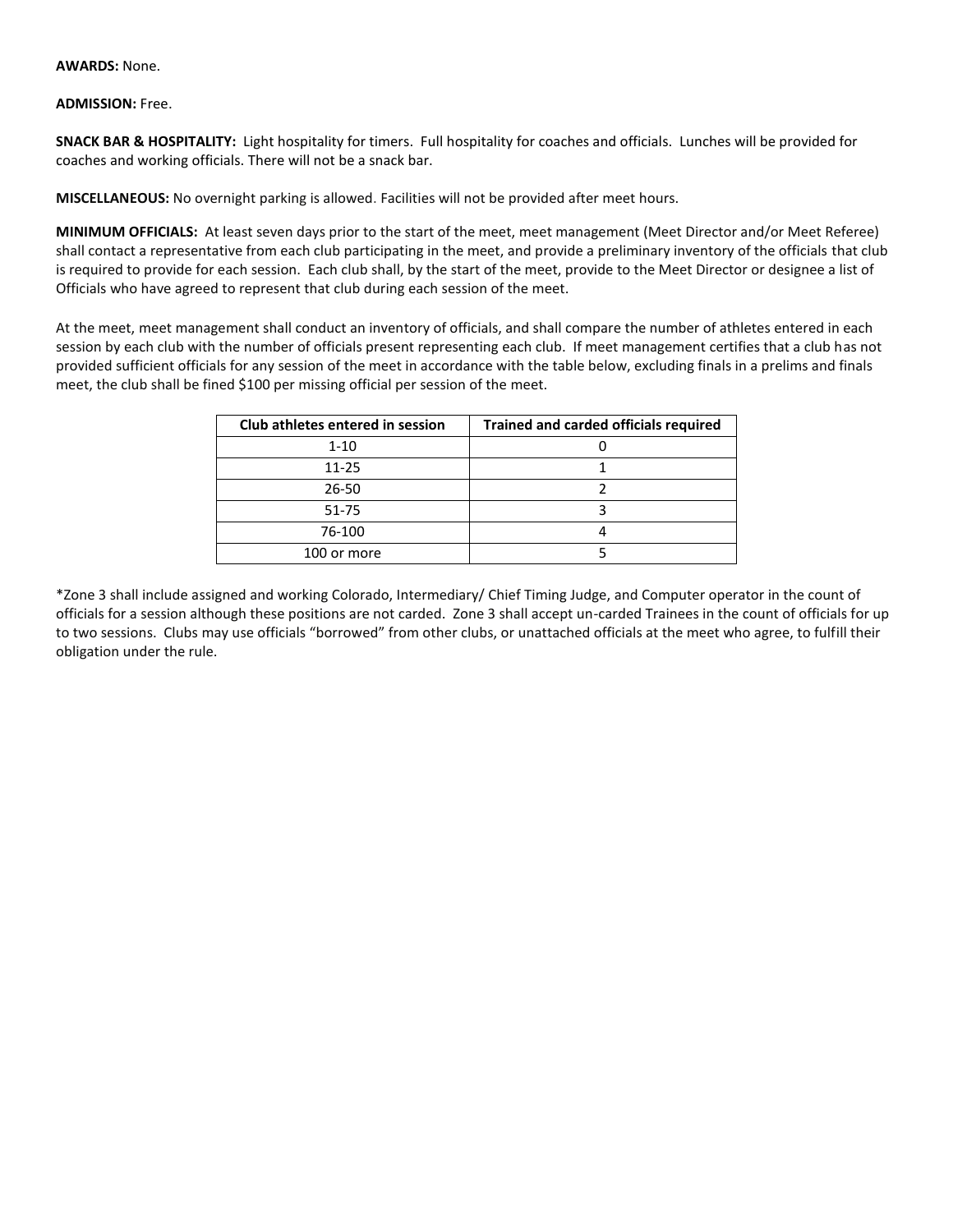### **ORDER OF EVENTS**

| <b>Girls Event #</b><br>Event<br><b>Boys Event #</b><br>9-10 200 Free<br>1<br>11-12 200 Free<br>2<br>13&Over 200 Free<br>9-10 100 Back<br>3<br>11-12 100 Back<br>4<br>13&Over 100 Back<br>11-12 400 IM<br>5<br>6<br>13&Over 400 IM<br>10&Under 100 IM<br>7<br>8<br>11-12 100 IM<br>9-10 100 Breast<br>9<br>11-12 100 Breast<br>10<br>13&Over 100 Breast<br>11-12 200 Fly<br>12<br>11<br>13&Over 200 Fly<br>10&Under 50 Fly<br>13<br>14<br>11-12 50 Fly<br>10&Under 50 Free<br>15<br>11-12 50 Free<br>16<br>13&Over 50 Free<br>11-12 200 Back<br>17<br>18<br>13&Over 200 Back<br>10&Under 50 Back<br>19<br>20<br>11-12 50 Back<br>10&Under 100 Free<br>21<br>11-12 100 Free<br>22<br>13&Over 100 Free<br>11-12 200 Breast<br>23<br>24<br>13&Over 200 Breast<br>10&Under 50 Breast<br>25<br>26<br>11-12 50 Breast<br>9-10 500 Free<br>27<br>11-12 500 Free<br>28<br>13&Over 500 Free<br>9-10 100 Fly<br>11-12 100 Fly<br>29<br>30<br>13&Over 100 Fly<br>9-10 200 IM<br>31<br>11-12 200 IM<br>32 | <b>Saturday, November 23</b> |                |  |  |  |  |  |  |  |
|-----------------------------------------------------------------------------------------------------------------------------------------------------------------------------------------------------------------------------------------------------------------------------------------------------------------------------------------------------------------------------------------------------------------------------------------------------------------------------------------------------------------------------------------------------------------------------------------------------------------------------------------------------------------------------------------------------------------------------------------------------------------------------------------------------------------------------------------------------------------------------------------------------------------------------------------------------------------------------------------------|------------------------------|----------------|--|--|--|--|--|--|--|
|                                                                                                                                                                                                                                                                                                                                                                                                                                                                                                                                                                                                                                                                                                                                                                                                                                                                                                                                                                                               |                              |                |  |  |  |  |  |  |  |
|                                                                                                                                                                                                                                                                                                                                                                                                                                                                                                                                                                                                                                                                                                                                                                                                                                                                                                                                                                                               |                              |                |  |  |  |  |  |  |  |
|                                                                                                                                                                                                                                                                                                                                                                                                                                                                                                                                                                                                                                                                                                                                                                                                                                                                                                                                                                                               |                              |                |  |  |  |  |  |  |  |
|                                                                                                                                                                                                                                                                                                                                                                                                                                                                                                                                                                                                                                                                                                                                                                                                                                                                                                                                                                                               |                              |                |  |  |  |  |  |  |  |
|                                                                                                                                                                                                                                                                                                                                                                                                                                                                                                                                                                                                                                                                                                                                                                                                                                                                                                                                                                                               |                              |                |  |  |  |  |  |  |  |
|                                                                                                                                                                                                                                                                                                                                                                                                                                                                                                                                                                                                                                                                                                                                                                                                                                                                                                                                                                                               |                              |                |  |  |  |  |  |  |  |
|                                                                                                                                                                                                                                                                                                                                                                                                                                                                                                                                                                                                                                                                                                                                                                                                                                                                                                                                                                                               |                              |                |  |  |  |  |  |  |  |
|                                                                                                                                                                                                                                                                                                                                                                                                                                                                                                                                                                                                                                                                                                                                                                                                                                                                                                                                                                                               |                              |                |  |  |  |  |  |  |  |
|                                                                                                                                                                                                                                                                                                                                                                                                                                                                                                                                                                                                                                                                                                                                                                                                                                                                                                                                                                                               |                              |                |  |  |  |  |  |  |  |
|                                                                                                                                                                                                                                                                                                                                                                                                                                                                                                                                                                                                                                                                                                                                                                                                                                                                                                                                                                                               |                              |                |  |  |  |  |  |  |  |
|                                                                                                                                                                                                                                                                                                                                                                                                                                                                                                                                                                                                                                                                                                                                                                                                                                                                                                                                                                                               |                              |                |  |  |  |  |  |  |  |
|                                                                                                                                                                                                                                                                                                                                                                                                                                                                                                                                                                                                                                                                                                                                                                                                                                                                                                                                                                                               |                              |                |  |  |  |  |  |  |  |
|                                                                                                                                                                                                                                                                                                                                                                                                                                                                                                                                                                                                                                                                                                                                                                                                                                                                                                                                                                                               |                              |                |  |  |  |  |  |  |  |
|                                                                                                                                                                                                                                                                                                                                                                                                                                                                                                                                                                                                                                                                                                                                                                                                                                                                                                                                                                                               |                              |                |  |  |  |  |  |  |  |
|                                                                                                                                                                                                                                                                                                                                                                                                                                                                                                                                                                                                                                                                                                                                                                                                                                                                                                                                                                                               |                              |                |  |  |  |  |  |  |  |
|                                                                                                                                                                                                                                                                                                                                                                                                                                                                                                                                                                                                                                                                                                                                                                                                                                                                                                                                                                                               |                              |                |  |  |  |  |  |  |  |
|                                                                                                                                                                                                                                                                                                                                                                                                                                                                                                                                                                                                                                                                                                                                                                                                                                                                                                                                                                                               |                              |                |  |  |  |  |  |  |  |
|                                                                                                                                                                                                                                                                                                                                                                                                                                                                                                                                                                                                                                                                                                                                                                                                                                                                                                                                                                                               |                              |                |  |  |  |  |  |  |  |
|                                                                                                                                                                                                                                                                                                                                                                                                                                                                                                                                                                                                                                                                                                                                                                                                                                                                                                                                                                                               |                              |                |  |  |  |  |  |  |  |
|                                                                                                                                                                                                                                                                                                                                                                                                                                                                                                                                                                                                                                                                                                                                                                                                                                                                                                                                                                                               |                              |                |  |  |  |  |  |  |  |
|                                                                                                                                                                                                                                                                                                                                                                                                                                                                                                                                                                                                                                                                                                                                                                                                                                                                                                                                                                                               |                              |                |  |  |  |  |  |  |  |
|                                                                                                                                                                                                                                                                                                                                                                                                                                                                                                                                                                                                                                                                                                                                                                                                                                                                                                                                                                                               |                              |                |  |  |  |  |  |  |  |
|                                                                                                                                                                                                                                                                                                                                                                                                                                                                                                                                                                                                                                                                                                                                                                                                                                                                                                                                                                                               |                              |                |  |  |  |  |  |  |  |
|                                                                                                                                                                                                                                                                                                                                                                                                                                                                                                                                                                                                                                                                                                                                                                                                                                                                                                                                                                                               |                              |                |  |  |  |  |  |  |  |
|                                                                                                                                                                                                                                                                                                                                                                                                                                                                                                                                                                                                                                                                                                                                                                                                                                                                                                                                                                                               |                              |                |  |  |  |  |  |  |  |
|                                                                                                                                                                                                                                                                                                                                                                                                                                                                                                                                                                                                                                                                                                                                                                                                                                                                                                                                                                                               |                              |                |  |  |  |  |  |  |  |
|                                                                                                                                                                                                                                                                                                                                                                                                                                                                                                                                                                                                                                                                                                                                                                                                                                                                                                                                                                                               |                              |                |  |  |  |  |  |  |  |
|                                                                                                                                                                                                                                                                                                                                                                                                                                                                                                                                                                                                                                                                                                                                                                                                                                                                                                                                                                                               |                              |                |  |  |  |  |  |  |  |
|                                                                                                                                                                                                                                                                                                                                                                                                                                                                                                                                                                                                                                                                                                                                                                                                                                                                                                                                                                                               |                              |                |  |  |  |  |  |  |  |
|                                                                                                                                                                                                                                                                                                                                                                                                                                                                                                                                                                                                                                                                                                                                                                                                                                                                                                                                                                                               |                              |                |  |  |  |  |  |  |  |
|                                                                                                                                                                                                                                                                                                                                                                                                                                                                                                                                                                                                                                                                                                                                                                                                                                                                                                                                                                                               |                              |                |  |  |  |  |  |  |  |
|                                                                                                                                                                                                                                                                                                                                                                                                                                                                                                                                                                                                                                                                                                                                                                                                                                                                                                                                                                                               |                              |                |  |  |  |  |  |  |  |
|                                                                                                                                                                                                                                                                                                                                                                                                                                                                                                                                                                                                                                                                                                                                                                                                                                                                                                                                                                                               |                              |                |  |  |  |  |  |  |  |
|                                                                                                                                                                                                                                                                                                                                                                                                                                                                                                                                                                                                                                                                                                                                                                                                                                                                                                                                                                                               |                              |                |  |  |  |  |  |  |  |
|                                                                                                                                                                                                                                                                                                                                                                                                                                                                                                                                                                                                                                                                                                                                                                                                                                                                                                                                                                                               |                              |                |  |  |  |  |  |  |  |
|                                                                                                                                                                                                                                                                                                                                                                                                                                                                                                                                                                                                                                                                                                                                                                                                                                                                                                                                                                                               |                              |                |  |  |  |  |  |  |  |
|                                                                                                                                                                                                                                                                                                                                                                                                                                                                                                                                                                                                                                                                                                                                                                                                                                                                                                                                                                                               |                              |                |  |  |  |  |  |  |  |
|                                                                                                                                                                                                                                                                                                                                                                                                                                                                                                                                                                                                                                                                                                                                                                                                                                                                                                                                                                                               |                              |                |  |  |  |  |  |  |  |
|                                                                                                                                                                                                                                                                                                                                                                                                                                                                                                                                                                                                                                                                                                                                                                                                                                                                                                                                                                                               |                              |                |  |  |  |  |  |  |  |
|                                                                                                                                                                                                                                                                                                                                                                                                                                                                                                                                                                                                                                                                                                                                                                                                                                                                                                                                                                                               |                              |                |  |  |  |  |  |  |  |
|                                                                                                                                                                                                                                                                                                                                                                                                                                                                                                                                                                                                                                                                                                                                                                                                                                                                                                                                                                                               |                              | 13&Over 200 IM |  |  |  |  |  |  |  |